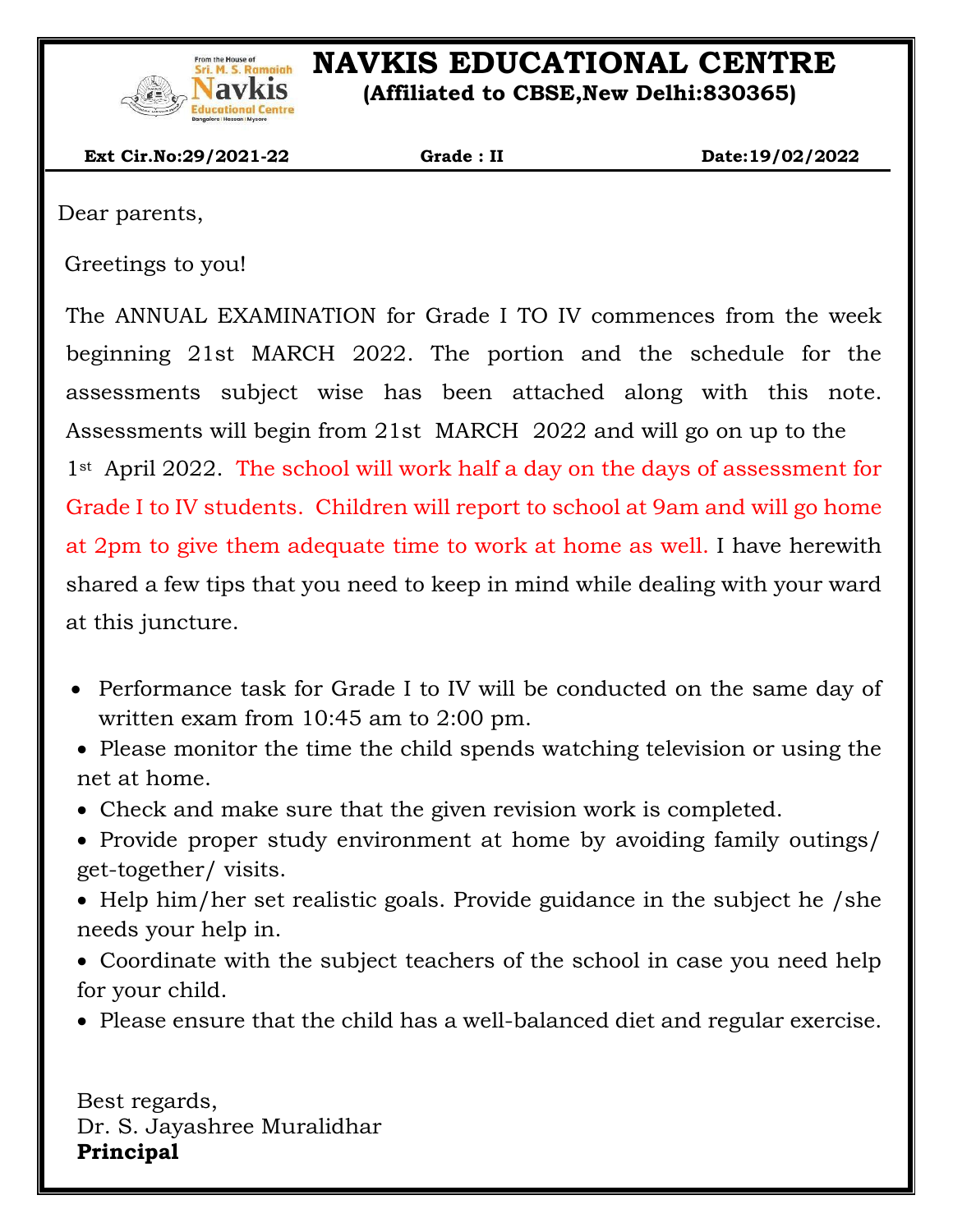### **PORTIONS FOR ANNUAL EXAMINATION -2021-22 GRADE-II**

| <b>SL</b><br>N <sub>O</sub>                            | <b>SUBJECT</b>                        | <b>PORTIONS</b>                                                                                                                                                                                                                                                                                                                  |  |
|--------------------------------------------------------|---------------------------------------|----------------------------------------------------------------------------------------------------------------------------------------------------------------------------------------------------------------------------------------------------------------------------------------------------------------------------------|--|
| $\mathbf{1}$                                           | <b>ENGLISH</b>                        | <b>Written Exam</b><br>Down the Rabbit-Hole<br>What is Pink?<br>The Day the Sun went hiding<br>Two little kittens<br>The Shell<br>The Jackal and the Drum<br>The Alligator that ate Hamburgers<br>The Magic sticks<br>Echo<br><b>Performance Task</b><br>Mr.Nobody<br>The Swing<br>Don't Ever ask a Centipede<br><b>WORKBOOK</b> |  |
| $\overline{2}$<br><b>II LANGUAGE</b><br><b>KANNADA</b> |                                       | Worksheet 7, 8,9, 10<br><b>Written Exam</b><br>ಸತ್ಯವಂತ ಬಾಲಕ<br>ಸರಳತೆ<br>ಕಡಲು<br>ಸಹಬಾಳ್ವೆ<br>ಕಾವೇರಿ                                                                                                                                                                                                                               |  |
|                                                        |                                       | <b>Performance Task</b><br>ಮೂರು ಕಲ್ಲುಗಳು<br>ನೇಗಿಲು<br>ತಾಯಿ                                                                                                                                                                                                                                                                       |  |
| 3                                                      | <b>III LANGUAGE</b><br><b>KANNADA</b> | <b>Written Exam</b><br>ಹೋತನಜಾಣತನ{ ಗದ್ಯ}<br>ಗುಬ್ಬಚ್ಚಿಮತ್ತುಮರಿಗಳು{ ಗದ್ಯ ]<br>ನಮ್ಮಬಾವುಟ{ ಪದ್ಯ}<br><b>Performance Task</b><br>ಚಂದಮಾಮ{ ಪದ್ಯ}<br>ಮಂತ್ರಿಯ ಜಾಣ್ಮೆ                                                                                                                                                                        |  |
| 4                                                      | <b>II LANGUAGE</b><br><b>HINDI</b>    | <b>Written Exam</b><br>सबकी दुनियां एक<br>मोर<br>और करो नकल<br>खरगोश और हाथी<br>तारे                                                                                                                                                                                                                                             |  |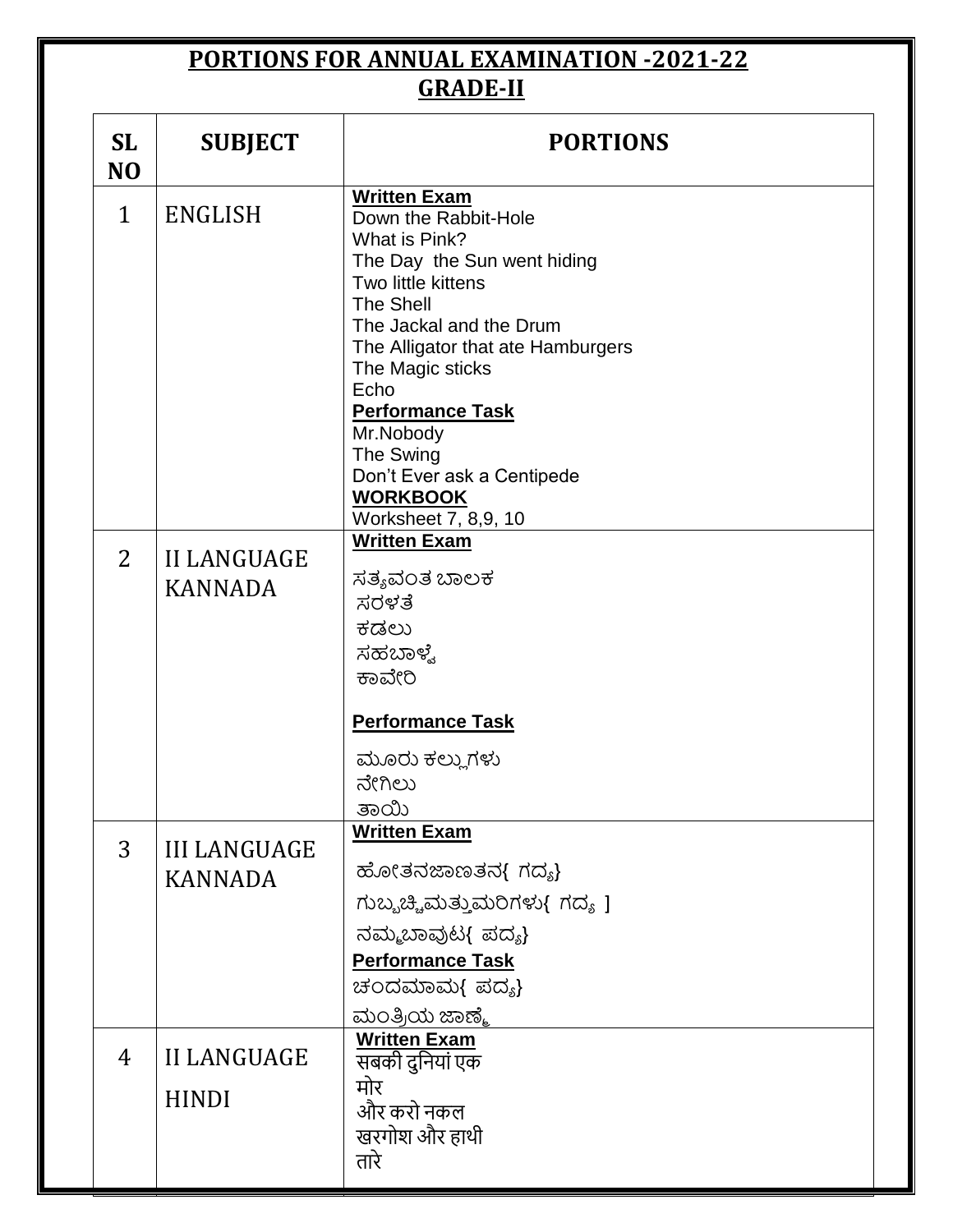|  |                |                     | चिड़िया नहाई                                                 |  |  |
|--|----------------|---------------------|--------------------------------------------------------------|--|--|
|  |                |                     | कैसा शोर                                                     |  |  |
|  |                |                     | <b>Performance Task</b>                                      |  |  |
|  |                |                     | घोंसला किसका                                                 |  |  |
|  |                |                     | बीरबल की सोच से                                              |  |  |
|  | 5              | <b>III LANGUAGE</b> | <b>Written Exam</b>                                          |  |  |
|  |                |                     | दूर ,पास                                                     |  |  |
|  |                | <b>HINDI</b>        | पक्षियों की पहचान                                            |  |  |
|  |                |                     | के अंदर ,के बाहर                                             |  |  |
|  |                |                     | के ऊपर ,के नीचे                                              |  |  |
|  |                |                     | गिनती                                                        |  |  |
|  |                |                     | <b>Performance Task</b>                                      |  |  |
|  |                |                     | यहाँ ,वहाँ                                                   |  |  |
|  |                |                     | बड़ा ,छोटा                                                   |  |  |
|  | 6              | <b>MATHEMATICS</b>  | <b>Written Exam</b>                                          |  |  |
|  |                |                     | Multiplication                                               |  |  |
|  |                |                     | <b>Division</b>                                              |  |  |
|  |                |                     | Measurement<br>Data handling                                 |  |  |
|  |                |                     | <b>Performance Task</b>                                      |  |  |
|  |                |                     | Numbers up to 1000                                           |  |  |
|  |                |                     | Money                                                        |  |  |
|  | $\overline{7}$ | <b>SCIENCE</b>      | <b>Written Exam</b>                                          |  |  |
|  |                |                     | Water                                                        |  |  |
|  |                |                     | Wind                                                         |  |  |
|  |                |                     | Forms of water                                               |  |  |
|  |                |                     | Day and Night, Light and Shadow<br><b>Rocks and Minerals</b> |  |  |
|  |                |                     | <b>Performance Task</b>                                      |  |  |
|  |                |                     | <b>Wild Animals</b>                                          |  |  |
|  |                |                     | Air                                                          |  |  |
|  | 8              | <b>SOCIAL</b>       | <b>Written Exam</b>                                          |  |  |
|  |                |                     | Our food                                                     |  |  |
|  |                |                     | Plants Around us                                             |  |  |
|  |                |                     | The Earth<br>weather and Seasons                             |  |  |
|  |                |                     | <b>Directions</b>                                            |  |  |
|  |                |                     | Time                                                         |  |  |
|  |                |                     | <b>Performance Task</b>                                      |  |  |
|  |                |                     | People Who Help us                                           |  |  |
|  |                |                     | Animals Around us                                            |  |  |
|  |                |                     | Days and Months                                              |  |  |
|  |                |                     |                                                              |  |  |
|  |                |                     |                                                              |  |  |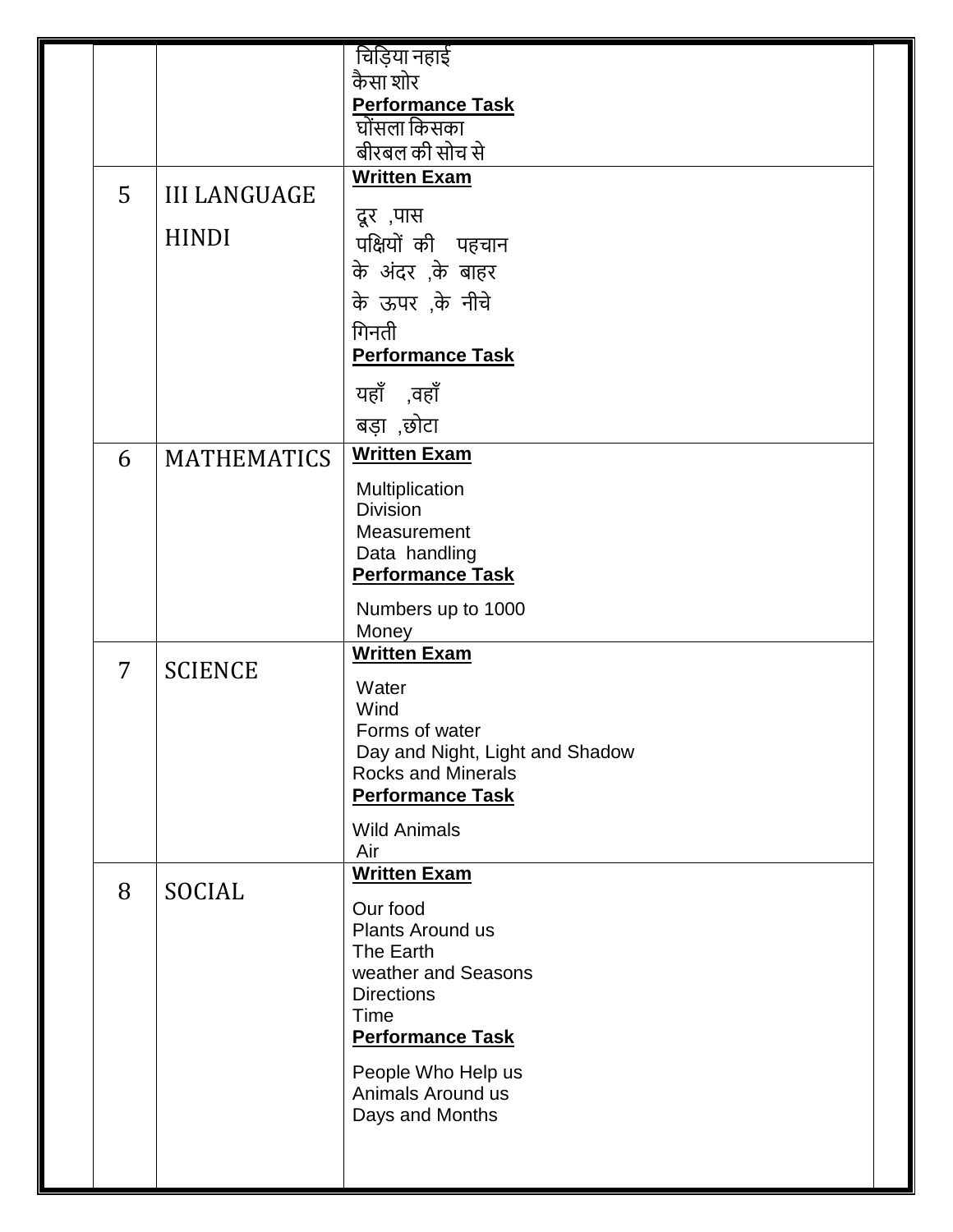| 9  | <b>COMPUTER</b><br><b>SCIENCE</b> | Handling a Mouse<br>Fun with Paint<br>Draw and colour shapes<br><b>Tux Paint</b>      |  |
|----|-----------------------------------|---------------------------------------------------------------------------------------|--|
| 10 | <b>GENERAL</b><br>KNOWLEDGE       | The world of wild<br>My world<br>Be sportive<br>Soft skills<br><b>Current affairs</b> |  |
| 11 | <b>ART AND</b><br>CRAFT           | <b>Fruit Basket Drawing</b>                                                           |  |

#### **PATTERN FOR ANNUAL EXAMINATION -2021-22**

## **GRADE-II**

| <b>SL</b><br>N <sub>O</sub> | <b>SUBJECT</b>      | <b>PATTERN</b>                                               |                     |  |
|-----------------------------|---------------------|--------------------------------------------------------------|---------------------|--|
|                             |                     | I.Read the passage. Answer the following questions. 3x1=3    |                     |  |
| $\mathbf{1}$                | <b>ENGLISH</b>      | II. Fill in the blanks with the describing words.            | $2x1=2$             |  |
|                             |                     | III. Match the words in the two columns that are opposite in |                     |  |
|                             |                     | meaning.                                                     | $4x1=4$             |  |
|                             |                     | IV. Write the young ones of these animals.                   | $2x1=2$             |  |
|                             |                     | V. Use 'and' to join the two sentences.                      | $2x1=2$             |  |
|                             |                     | VI. Write the meanings.                                      | $2x1=2$             |  |
|                             |                     | VII. Complete the poem.                                      | $2x1=2$             |  |
|                             |                     | IX. Answer the following questions.                          | $3x1=3$             |  |
|                             |                     | ೧. ಪದಗಳ ಅರ್ಥ                                                 | $2x1 = 2$           |  |
| $\overline{2}$              | <b>II LANGUAGE</b>  | ೨. ಪ್ರಾಸ ಪದ.                                                 | $4x^{1/2} = 2$      |  |
|                             | <b>KANNADA</b>      | ೩. ವಚನ ಬದಲಿಸಿ.                                               | $2x\frac{1}{2} = 1$ |  |
|                             |                     | ೪. ಲಿಂಗ ಬದಲಿಸಿ                                               | $2x^{1/2} = 1$      |  |
|                             |                     | ೫. ಹೊಂದಿಸಿ ಬರೆಯಿರಿ                                           | $4x\frac{1}{2} = 2$ |  |
|                             |                     | ೬. ಪದ್ಯ ಪೂರ್ಣಗೊಳಿಸಿ.                                         | $\mathcal{L}$       |  |
|                             |                     | ೭. ಬಿಟ್ಟ ಸ್ಥಳ ತುಂಬಿರಿ.                                       | $4x\frac{1}{2} = 2$ |  |
|                             |                     | ೮. ವಾಕ್ಯ ಸರಿಪಡಿಸಿ ಬರೆಯಿರಿ                                    | $2x1 = 2$           |  |
|                             |                     | ೯. ಒಂದು ವಾಕ್ಯ                                                | $4x1 = 4$           |  |
|                             |                     | ೧೦. ಯಾರು – ಯಾರಿಗೆ ಹೇಳಿದರು                                    | $2x1 = 2$           |  |
| 3                           | <b>III LANGUAGE</b> | ೧. ವಚನ ಬದಲಿಸಿ                                                | $4x^{1}/2=2$        |  |
|                             | <b>KANNADA</b>      | ೨. ಲಿಂಗ ಬದಲಿಸಿ                                               | $4x^{1}/_{2}=2$     |  |
|                             |                     | ೩. ಹೊಂದಿಸಿ ಬರೆಯಿರಿ                                           | $4x\frac{1}{2}=2$   |  |
|                             |                     | ೪. ಪ್ರಾಸ ಪದ ರಚಿಸಿ                                            | $4x\frac{1}{2}=2$   |  |
|                             |                     |                                                              |                     |  |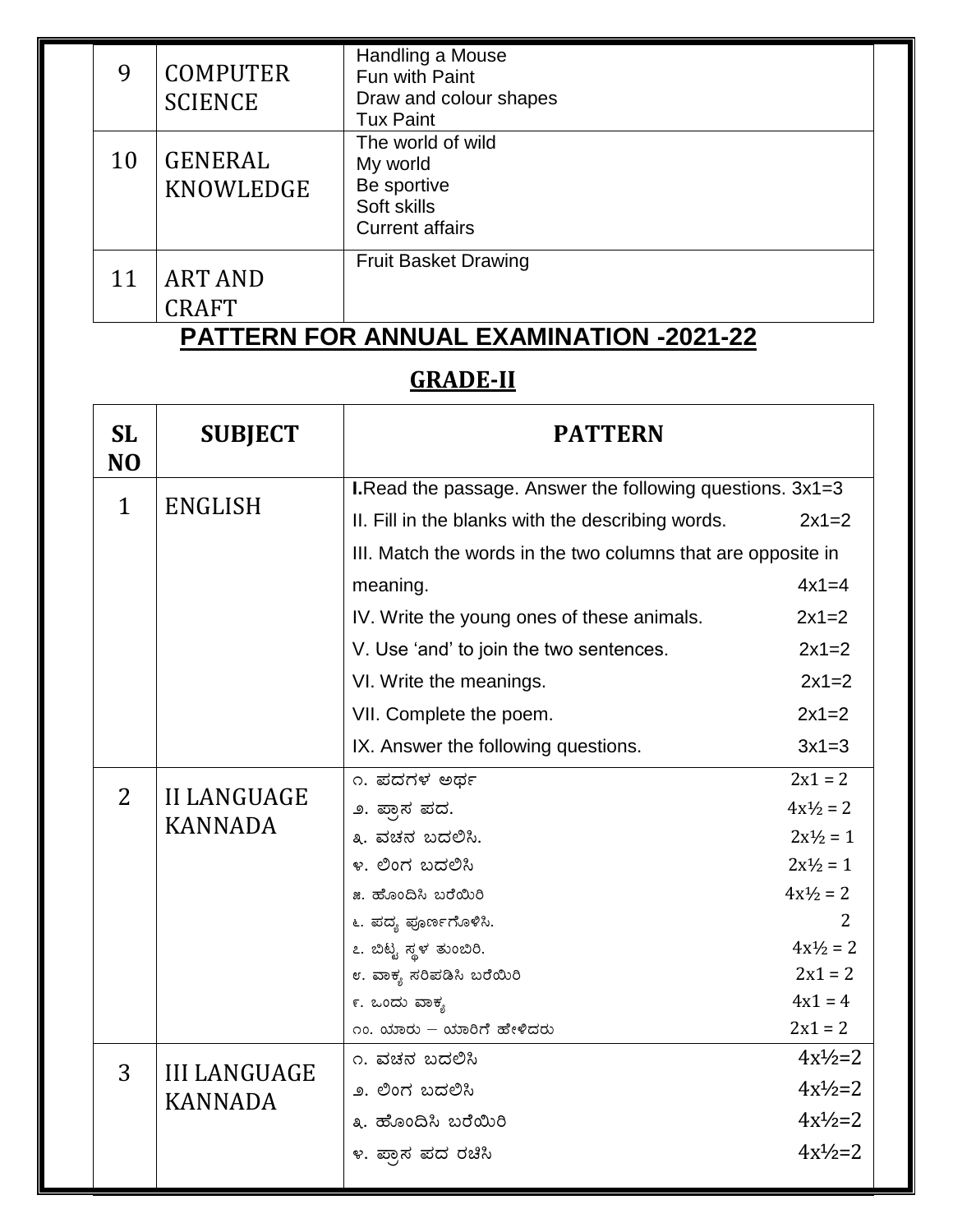|   |                     | ೫. ಸಾಕು ಹಾಗೂ ಕಾಡು ಪ್ರಾಣಿಗಳ ಹೆಸರು                                                                | $4x\frac{1}{2}=2$                 |
|---|---------------------|-------------------------------------------------------------------------------------------------|-----------------------------------|
|   |                     | ೬. ಬಿಟ್ಟಸ್ಥಳ ತುಂಬಿರಿ                                                                            | $4x1 = 4$                         |
|   |                     | ೭. ಅಕ್ಖರ ಆರಿಸಿ ಬರೆದು ಪದರಚಿಸಿ                                                                    | $4x\frac{1}{2}=2$                 |
|   |                     | ೮. ಒಂದು ವಾಕ್ಯದಲ್ಲಿ ಉತ್ತರಿಸಿ                                                                     | $4x1 = 4$                         |
|   |                     | 1.समानार्थक शब्द लिखिए                                                                          | $\overline{2}$                    |
| 4 | <b>II LANGUAGE</b>  | 2.वचन बदलिए                                                                                     | $\overline{2}$                    |
|   | <b>HINDI</b>        | 3.शब्दार्थ लिखिए                                                                                | $\overline{2}$                    |
|   |                     | 4.खाली स्थान भरिए                                                                               | $\overline{2}$                    |
|   |                     | 5. तुक वाले शब्द लिखिए                                                                          |                                   |
|   |                     | 6.उल्टे अर्थ लिखिए                                                                              | 1                                 |
|   |                     | 7.कविता पूर्ण कीजिए                                                                             | 2                                 |
|   |                     | 8.दिए गए शब्दों के लिए बिंदु (.) लगाएं                                                          |                                   |
|   |                     | 9.इन प्रश्नों के उत्तर लिखिए                                                                    | 5                                 |
|   |                     | 10.चित्र देखकर नाम लिखिए                                                                        | $\overline{2}$                    |
|   |                     | 1. इन शब्दों को हिंदी में लिखिए।                                                                |                                   |
| 5 | <b>III LANGUAGE</b> | 2. इन शब्दों को अंग्रेजी में लिखिए।                                                             | 2<br>$\overline{2}$               |
|   |                     | ३. वचन बदलिए ।                                                                                  | 4                                 |
|   | <b>HINDI</b>        | 4. लिंग बदलिए ।                                                                                 | 4                                 |
|   |                     | 5.  सहि शब्द चुनकर लिखिए ।                                                                      | $\overline{2}$                    |
|   |                     | 6.  खाली जगह भरिए ।                                                                             | 4                                 |
|   |                     | 7. दिए गए गिनतियों को अक्षरों में लिखिए।                                                        | 2                                 |
| 6 | <b>MATHEMATICS</b>  | Fill in the blanks<br>$\bullet$                                                                 | $2X1 = 2$                         |
|   |                     | Match the following.                                                                            | $4X\frac{1}{2} = 2$               |
|   |                     | Circle the correct product                                                                      | $4X\frac{1}{2} = 2$               |
|   |                     | Compare the capacities and fill in the box with the<br>$\bullet$                                | $2X1 = 2$                         |
|   |                     | appropriate symbol $(\le, > or +)$<br>Divide the following as repeated subtraction<br>$\bullet$ | $2 X1 = 2$                        |
|   |                     | Multiply the following<br>$\bullet$                                                             | $2 X1 = 2$                        |
|   |                     | Convert the given measurements of length from 'm; to 'cm'<br>$\bullet$                          |                                   |
|   |                     | and 'cm' to 'm'.<br>$\bullet$                                                                   | $4X\frac{1}{2} = 2$<br>$2 X1 = 2$ |
|   |                     | Divide the following numbers on number line<br>Data handling<br>٠                               | $2 X1 = 2$                        |
|   |                     | Word problem<br>$\bullet$                                                                       | $2 X1 = 2$                        |
|   |                     | I. Choose the correct answers.                                                                  | $1x3 = 3$                         |
| 7 | <b>SCIENCE</b>      | II. Fill in the blanks.                                                                         | $1x3 = 3$                         |
|   |                     | III. Match the following.                                                                       | $1x3 = 3$                         |
|   |                     | IV. Give two examples for the following.                                                        | $1x3 = 3$                         |
|   |                     | V. Circle the odd one out.                                                                      | $1x3 = 3$                         |
|   |                     | VI. Answer the following.                                                                       | $1x3 = 3$                         |
|   |                     | VII. Draw and color                                                                             | $1x^2 = 2$                        |